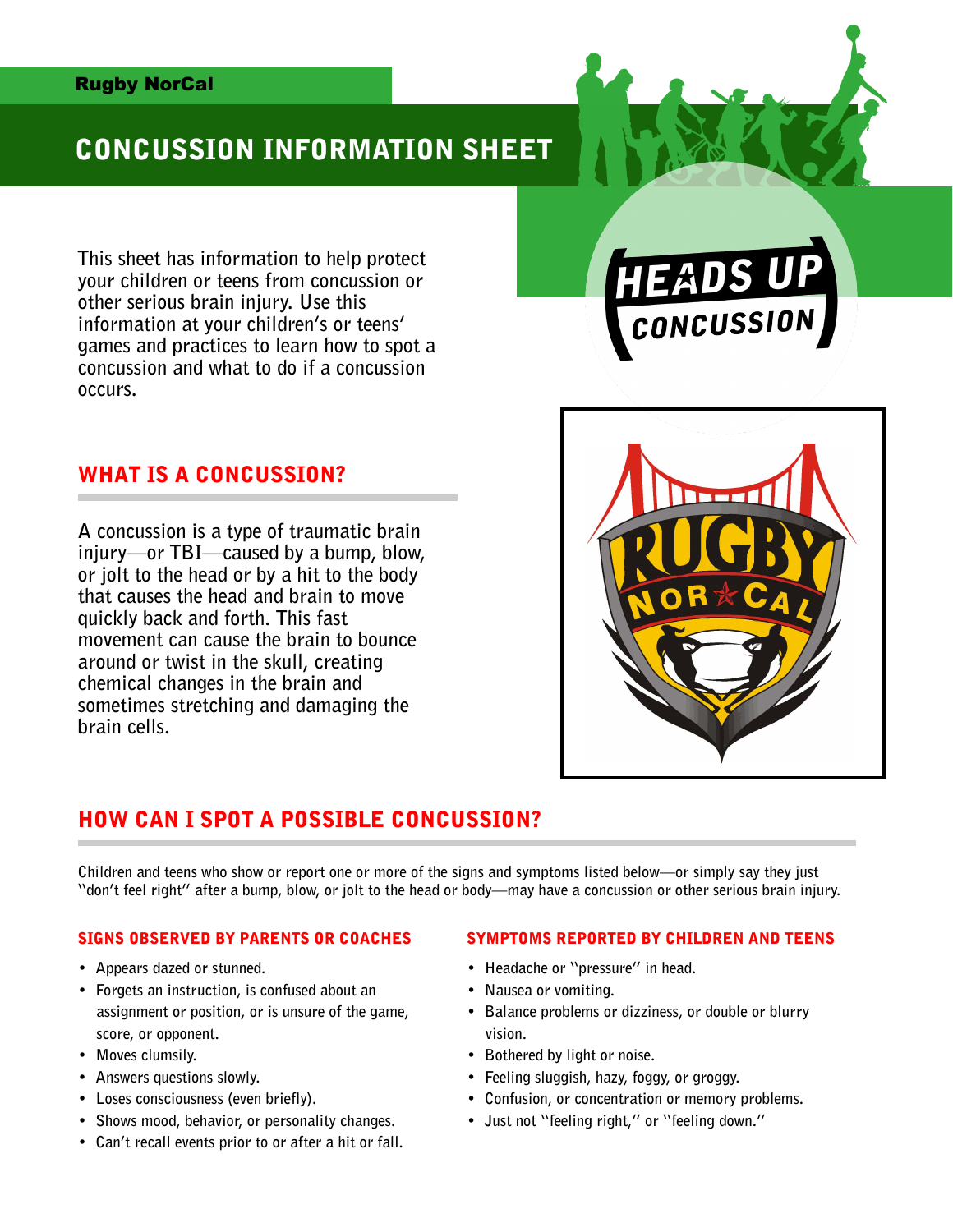## WHAT ARE SOME MORE SERIOUS DANGER SIGNS TO LOOK OUT FOR?

In rare cases, a dangerous collection of blood (hematoma) may form on the brain after a bump, blow, or jolt to the head or body and can squeeze the brain against the skull. Call 9-1-1 or take your child or teen to the emergency department right away if, after a bump, blow, or jolt to the head or body, he or she has one or more of these danger signs:

- One pupil larger than the other.
- Drowsiness or inability to wake up.
- A headache that gets worse and does not go away.
- Slurred speech, weakness, numbness, or decreased coordination.
- Repeated vomiting or nausea, convulsions or seizures (shaking or twitching).
- Unusual behavior, increased confusion, restlessness, or agitation.
- Loss of consciousness (passed out/knocked out). Even a brief loss of consciousness should be taken seriously.

# WHAT SHOULD I DO IF MY CHILD OR TEEN HAS A POSSIBLE CONCUSSION?

As a parent, if you think your child or teen may have a concussion, you should:

- 1. Remove your child or teen from play.
- 2. Keep your child or teen out of play the day of the injury. Your child or teen should be seen by a health care provider and only return to play with permission from a health care provider who is experienced in evaluating for concussion.
- 3. Ask your child's or teen's health care provider for written instructions on helping your child or teen return to school. You can give the instructions to your child's or teen's school nurse and teacher(s) and return-to-play instructions to the coach and/or athletic trainer.

Do not try to judge the severity of the injury yourself. Only a health care provider should assess a child or teen for a possible concussion. Concussion signs and symptoms often show up soon after the injury. But you may not know how serious the concussion is at first, and some symptoms may not show up for hours or days.

The brain needs time to heal after a concussion. A child's or teen's return to school and sports should be a gradual process that is carefully managed and monitored by a health care provider.

# HOW CAN I HELP KEEP MY CHILDREN OR TEENS SAFE?

Sports are a great way for children and teens to stay healthy and can help them do well in school. To help lower your children's or teens' chances of getting a concussion or other serious brain injury, you should:

- Help create a culture of safety for the team.
	- ›› Work with their coach to teach ways to lower the chances of getting a concussion.
	- $\rightarrow$  Talk with your children or teens about concussion and ask if they have concerns about reporting a concussion. Talk with them about their concerns; emphasize the importance of reporting concussions and taking time to recover from one.
	- ›› Ensure that they follow their coach's rules for safety and the rules of the sport.
	- ›› Tell your children or teens that you expect them to practice good sportsmanship at all times.
- When appropriate for the sport or activity, teach your children or teens that they must wear a helmet to lower the chances of the most serious types of brain or head injury. However, there is no "concussionproof" helmet. So, even with a helmet, it is important for children and teens to avoid hits to the head.



**CA State Law requires that every player, or if under the age of 18, their parent, be given this information, which must be signed and returned to their registered club prior to any** 

**participation in the sport they plan to play. The club must keep this documennt on file for every player it registers**

### TO LEARN MORE GO TO >> cdc.gov/HEADSUP

## www.facebook.com/CDCHEADSUP

Content Source: CDC's HEADS UP campaign. Customizable HEADS UP fact sheets were made possible through a grant to the CDC Foundation from the National Operating Committee on Standards for Athletic Equipment (NOCSAE).